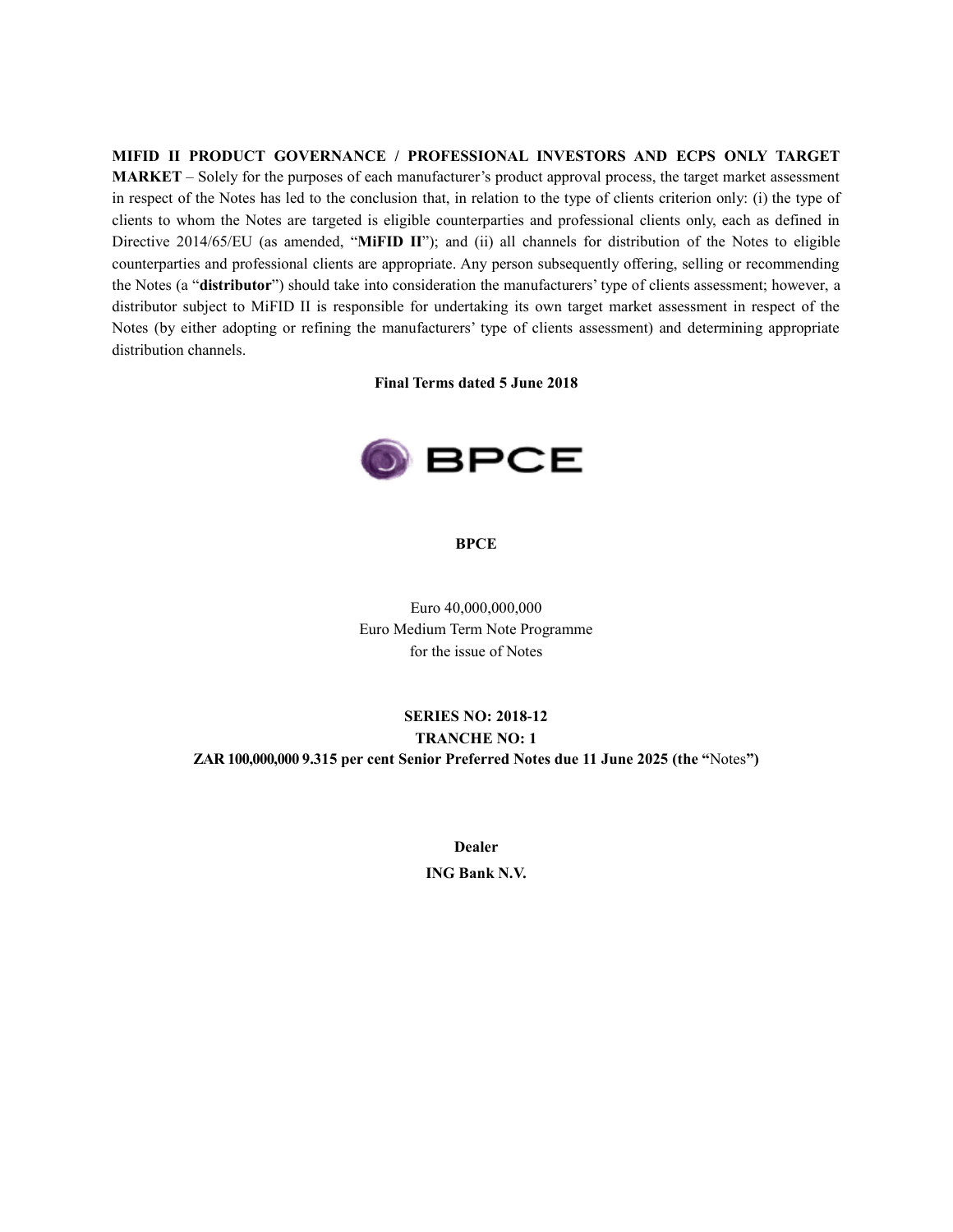#### **PART A – CONTRACTUAL TERMS**

Terms used herein shall be deemed to be defined as such for the purposes of the Conditions (the "**Conditions**") set forth in the base prospectus dated 1 December 2017 which received visa n°17-625 from the *Autorité des marchés financiers* (the "**AMF**") on 1 December 2017 (the "**Base Prospectus**") and the first supplement to the Base Prospectus dated 24 January 2018 which received visa n°18-024 from the AMF, the second supplement to the Base Prospectus dated 20 February 2018 which received visa n°18-047 from the AMF, the third supplement to the Base Prospectus dated 6 March 2018 which received visa n°18-075 from the AMF and the fourth supplement to the Base Prospectus dated 5 April 2018 which received visa n°18-115 from the AMF (the "**Supplements**"), which together constitute a base prospectus for the purposes of the Prospectus Directive.

This document constitutes the Final Terms of the Notes described herein for the purposes of Article 5.4 of the Prospectus Directive and must be read in conjunction with such Base Prospectus as so supplemented. Full information on the Issuer and the offer of the Notes is only available on the basis of the combination of these Final Terms and the Base Prospectus as so supplemented. The Base Prospectus and the Supplements are available for viewing at the office of the Fiscal Agent or each of the Paying Agents and on the website of the AMF (www.amf-france.org) and copies may be obtained from BPCE, 50 avenue Pierre Mendès-France, 75013 Paris, France.

| 1  | Issuer:                             | <b>BPCE</b>                                                                                                                                                     |  |  |
|----|-------------------------------------|-----------------------------------------------------------------------------------------------------------------------------------------------------------------|--|--|
| 2  | Series Number:<br>(i)               | 2018-12                                                                                                                                                         |  |  |
|    | Tranche Number:<br>(ii)             | 1                                                                                                                                                               |  |  |
| 3  | Specified Currency or Currencies:   | ZAR                                                                                                                                                             |  |  |
| 4  | <b>Aggregate Nominal Amount:</b>    |                                                                                                                                                                 |  |  |
|    | Series:<br>(i)                      | ZAR 100,000,000                                                                                                                                                 |  |  |
|    | Tranche:<br>(ii)                    | ZAR 100,000,000                                                                                                                                                 |  |  |
| 5  | Issue Price:                        | 100 per cent. of the Aggregate Nominal Amount                                                                                                                   |  |  |
| 6  | Specified Denomination:             | ZAR 2,000,000                                                                                                                                                   |  |  |
| 7  | Issue Date:<br>(i)                  | 11 June 2018                                                                                                                                                    |  |  |
|    | (ii)<br>Interest Commencement Date: | <b>Issue Date</b>                                                                                                                                               |  |  |
| 8  | <b>Interest Basis:</b>              | 9.315 per cent. Fixed Rate                                                                                                                                      |  |  |
|    |                                     | (further particulars specified below)                                                                                                                           |  |  |
| 9  | <b>Maturity Date:</b>               | 11 June 2025                                                                                                                                                    |  |  |
| 10 | Redemption Basis:                   | Subject to any purchase and cancellation or early<br>redemption, the Notes will be redeemed on the<br>Maturity Date at 100 per cent. of their nominal<br>amount |  |  |
| 11 | Change of Interest Basis:           | Not Applicable                                                                                                                                                  |  |  |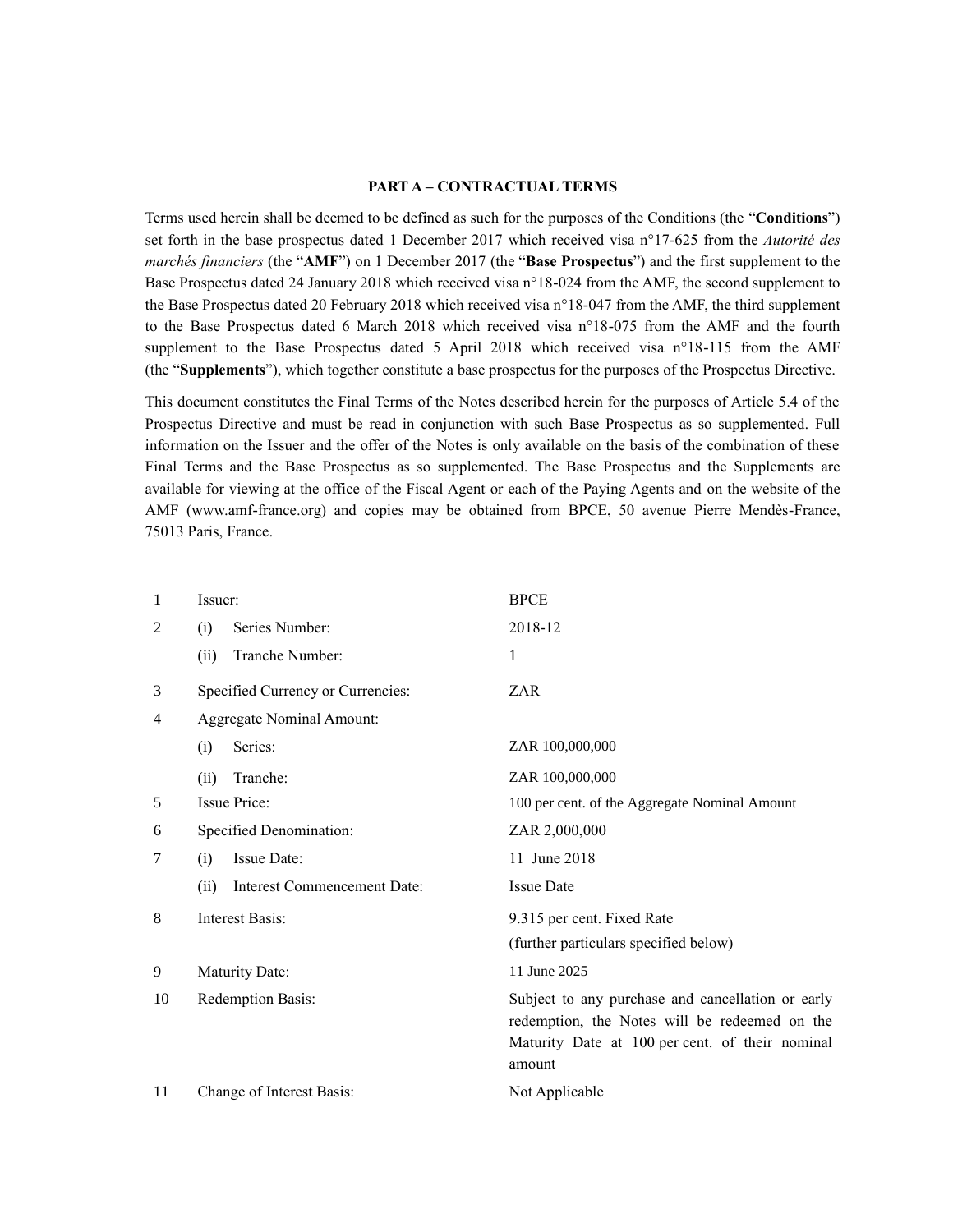| 12 |     | Put/Call Options:                                                        | Not Applicable                                                                                                                                                                                     |  |  |
|----|-----|--------------------------------------------------------------------------|----------------------------------------------------------------------------------------------------------------------------------------------------------------------------------------------------|--|--|
| 13 | (i) | Status of the Notes:                                                     | <b>Senior Preferred Notes</b>                                                                                                                                                                      |  |  |
|    | (i) | Dates of the corporate authorisations for<br>issuance of Notes obtained: | Decision of the <i>Directoire</i> of the Issuer dated<br>18 April 2017 and decision of Mr. Roland<br>Charbonnel, Director of Group Funding and<br>Investor Relations Department, dated 31 May 2018 |  |  |

# **PROVISIONS RELATING TO INTEREST (IF ANY) PAYABLE**

| 14 | <b>Fixed Rate Note Provisions:</b>                                                  | Applicable                                                                            |  |  |
|----|-------------------------------------------------------------------------------------|---------------------------------------------------------------------------------------|--|--|
|    | Rate of Interest:<br>(i)                                                            | 9.315 per cent. per annum payable annually in arrear<br>on each Interest Payment Date |  |  |
|    | Interest Payment Date(s):<br>(ii)                                                   | 11 June in each year commencing on 11 June 2019                                       |  |  |
|    | <b>Fixed Coupon Amount:</b><br>(iii)                                                | ZAR 186,300 per Note of ZAR 2,000,000<br>Specified Denomination                       |  |  |
|    | <b>Broken Amount:</b><br>(iv)                                                       | Not Applicable                                                                        |  |  |
|    | Day Count Fraction:<br>(v)                                                          | Actual/Actual (ICMA)                                                                  |  |  |
|    | Resettable:<br>(vi)                                                                 | Not Applicable                                                                        |  |  |
|    | (vii) Determination Dates:                                                          | 11 June in each year                                                                  |  |  |
|    | (viii) Payments on Non-Business Days:                                               | As per the Conditions                                                                 |  |  |
| 15 | <b>Floating Rate Note Provisions</b>                                                | Not Applicable                                                                        |  |  |
| 16 | Zero Coupon Note Provisions:                                                        | Not Applicable                                                                        |  |  |
| 17 | <b>Inflation Linked Interest Note Provisions:</b>                                   | Not Applicable                                                                        |  |  |
|    | PROVISIONS RELATING TO REDEMPTION                                                   |                                                                                       |  |  |
| 18 | Call Option:                                                                        | Not Applicable                                                                        |  |  |
| 19 | Put Option:                                                                         | Not Applicable                                                                        |  |  |
| 20 | MREL/TLAC Disqualification Event Call                                               |                                                                                       |  |  |
|    | Option:                                                                             | Applicable                                                                            |  |  |
| 21 | Final Redemption Amount of each Note:                                               | ZAR 2,000,000 per Note of ZAR 2,000,000 Specified<br>Denomination                     |  |  |
| 22 | Inflation Linked Notes - Provisions relating to<br>the Final Redemption Amount:     | Not Applicable                                                                        |  |  |
| 23 | Early Redemption Amount:                                                            |                                                                                       |  |  |
|    | Early Redemption Amount(s) of each<br>(i)<br>Senior Note payable on redemption upon |                                                                                       |  |  |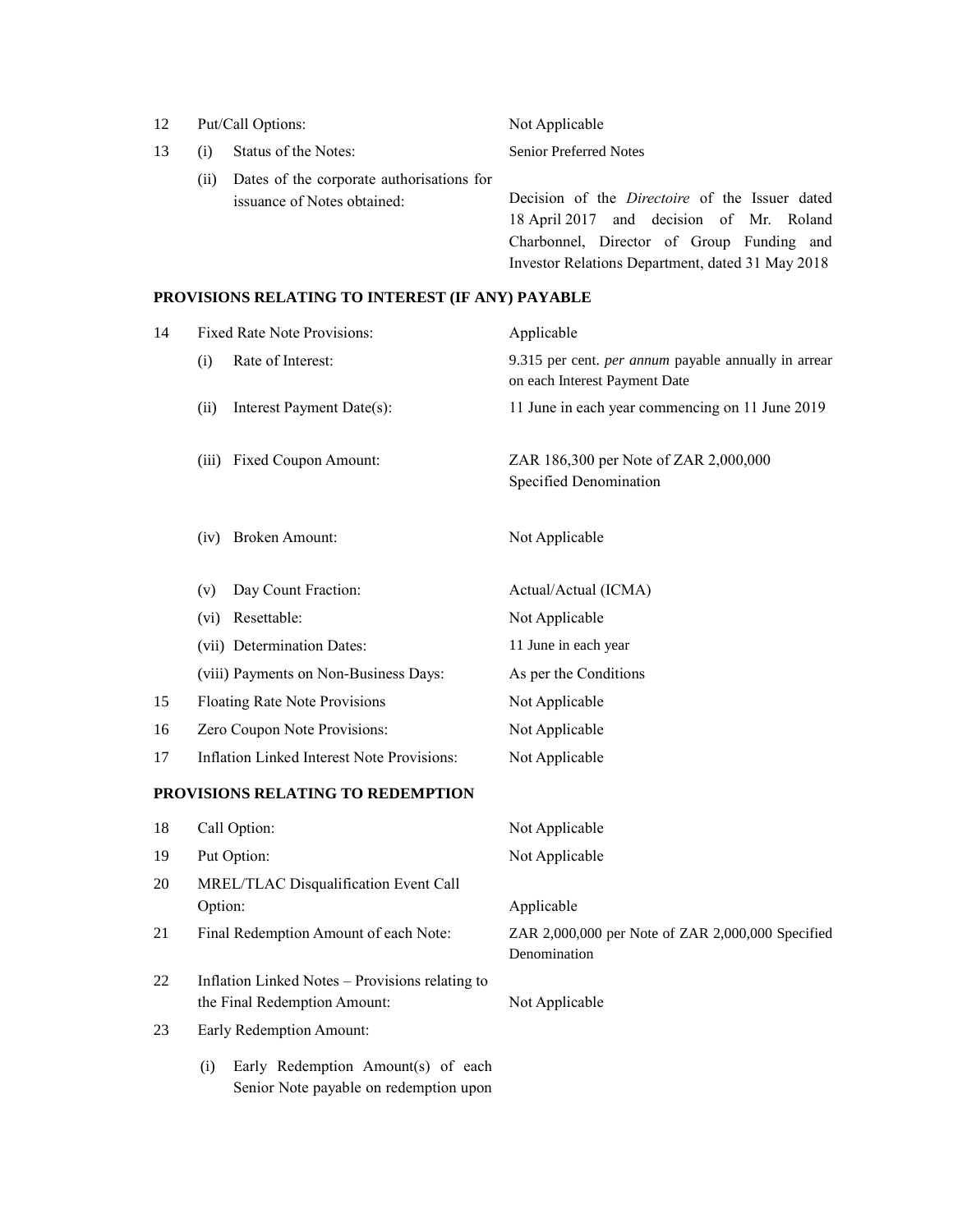the occurrence of an MREL/TLAC Disqualification Event (Condition 6(g)), if applicable, a Withholding Tax Event (Condition 6(i)(i)), a Gross Up Event (Condition 6(i)(ii)) or for Illegality (Condition 6(l)):

- (ii) Early Redemption Amount(s) of each Subordinated Note payable on redemption upon the occurrence of a Capital Event (Condition 6(h)), a Withholding Tax Event (Condition  $6(i)(i)$ ), a Gross-Up Event (Condition 6(i)(ii)) or a Tax Deductibility Event (Condition 6(i)(iii)): Not Applicable
- (iii) Redemption for taxation reasons permitted on days others than Interest Payment Dates (Condition 6(i)): Yes
- (iv) Unmatured Coupons to become void upon early redemption (Materialised Bearer Notes only) (Condition 7(f)): Not Applicable

#### **GENERAL PROVISIONS APPLICABLE TO THE NOTES**

| 24 |                                                                                                                         | Form of Notes:                                                       | Dematerialised Notes              |  |
|----|-------------------------------------------------------------------------------------------------------------------------|----------------------------------------------------------------------|-----------------------------------|--|
|    | (i)                                                                                                                     | Form of Dematerialised Notes:                                        | Bearer form (au porteur)          |  |
|    | (ii)                                                                                                                    | Registration Agent:                                                  | Not Applicable                    |  |
|    | (iii)                                                                                                                   | Temporary Global Certificate:                                        | Not Applicable                    |  |
|    | (iv)                                                                                                                    | Applicable TEFRA exemption:                                          | Not Applicable                    |  |
| 25 | Financial Centre(s):                                                                                                    |                                                                      | London, New York and Johannesburg |  |
| 26 | Talons for future Coupons or Receipts to be<br>attached to Definitive Notes (and dates on<br>which such Talons mature): |                                                                      | Not Applicable                    |  |
| 27 | Details relating to Instalment Notes: amount of<br>each instalment, date on which each payment<br>is to be made:        |                                                                      | Not Applicable                    |  |
| 28 |                                                                                                                         | Redenomination provisions:                                           | Not Applicable                    |  |
| 29 | Purchase in accordance with applicable French<br>laws and regulations:                                                  |                                                                      | Applicable                        |  |
| 30 |                                                                                                                         | Consolidation provisions:                                            | Not Applicable                    |  |
| 31 |                                                                                                                         | Events of Default for Senior Preferred Notes<br>(Condition $9(a)$ ): | Not Applicable                    |  |
| 32 |                                                                                                                         | Meeting and Voting Provisions (Condition 11):                        | Contractual Masse shall apply     |  |

ZAR 2,000,000 per Note of ZAR 2,000,000 Specified Denomination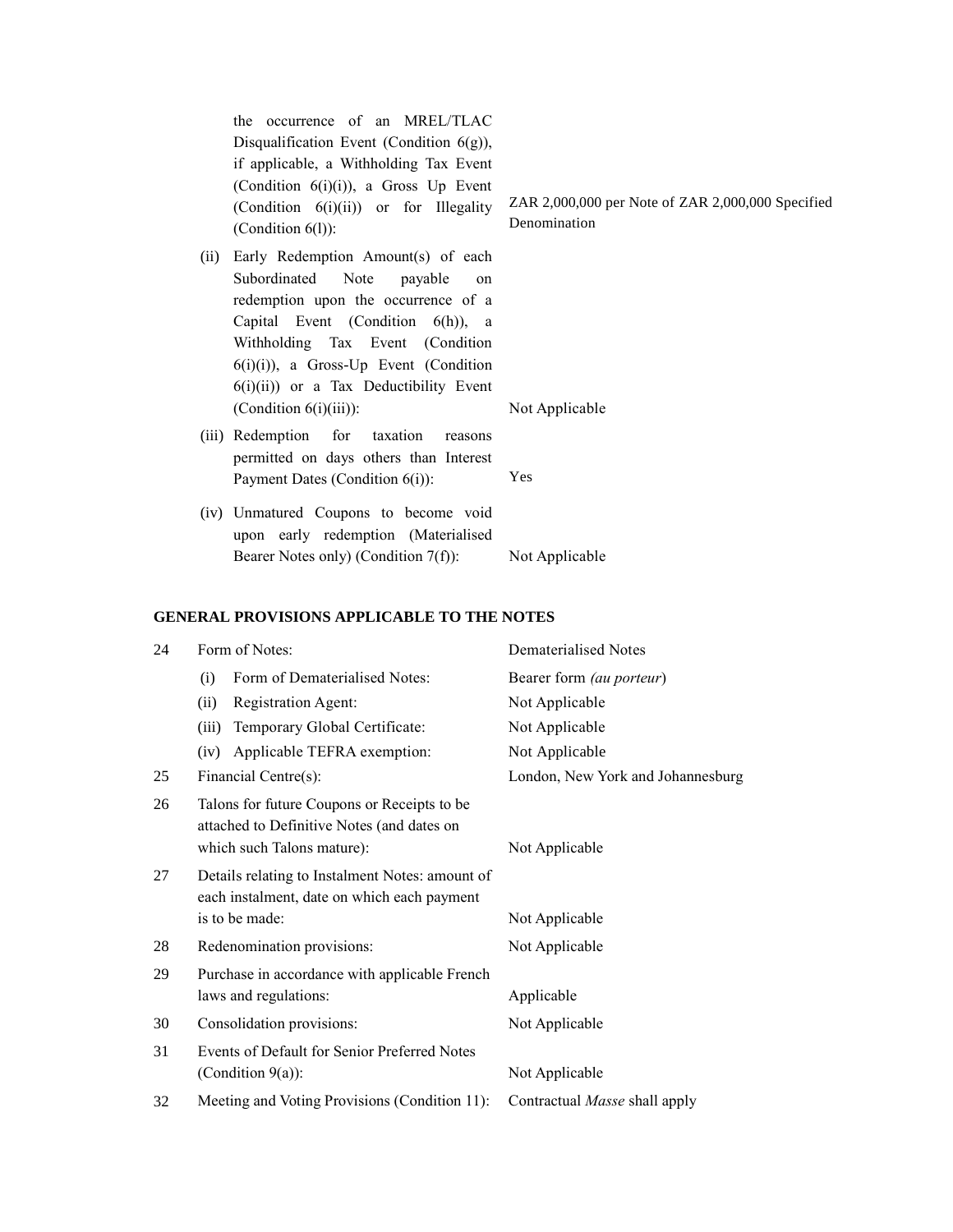Name and address of the Representative: MCM AVOCAT, Selarl d'avocats interbarreaux inscrite au Barreau de Paris 10, rue de Sèze 75009 Paris France Represented by Maître Antoine Lachenaud, Cogérant - associé Name and address of the alternate Representative:

Maître Philippe Maisonneuve Avocat 10, rue de Sèze 75009 Paris France The Representative will receive a remuneration of EUR 2,000 (excluding VAT) per year.

### **RESPONSIBILITY**

The Issuer accepts responsibility for the information contained in these Final Terms.

Signed on behalf of BPCE

Duly represented by:

Mr. Roland Charbonnel, Director of Group Funding and Investor Relations Department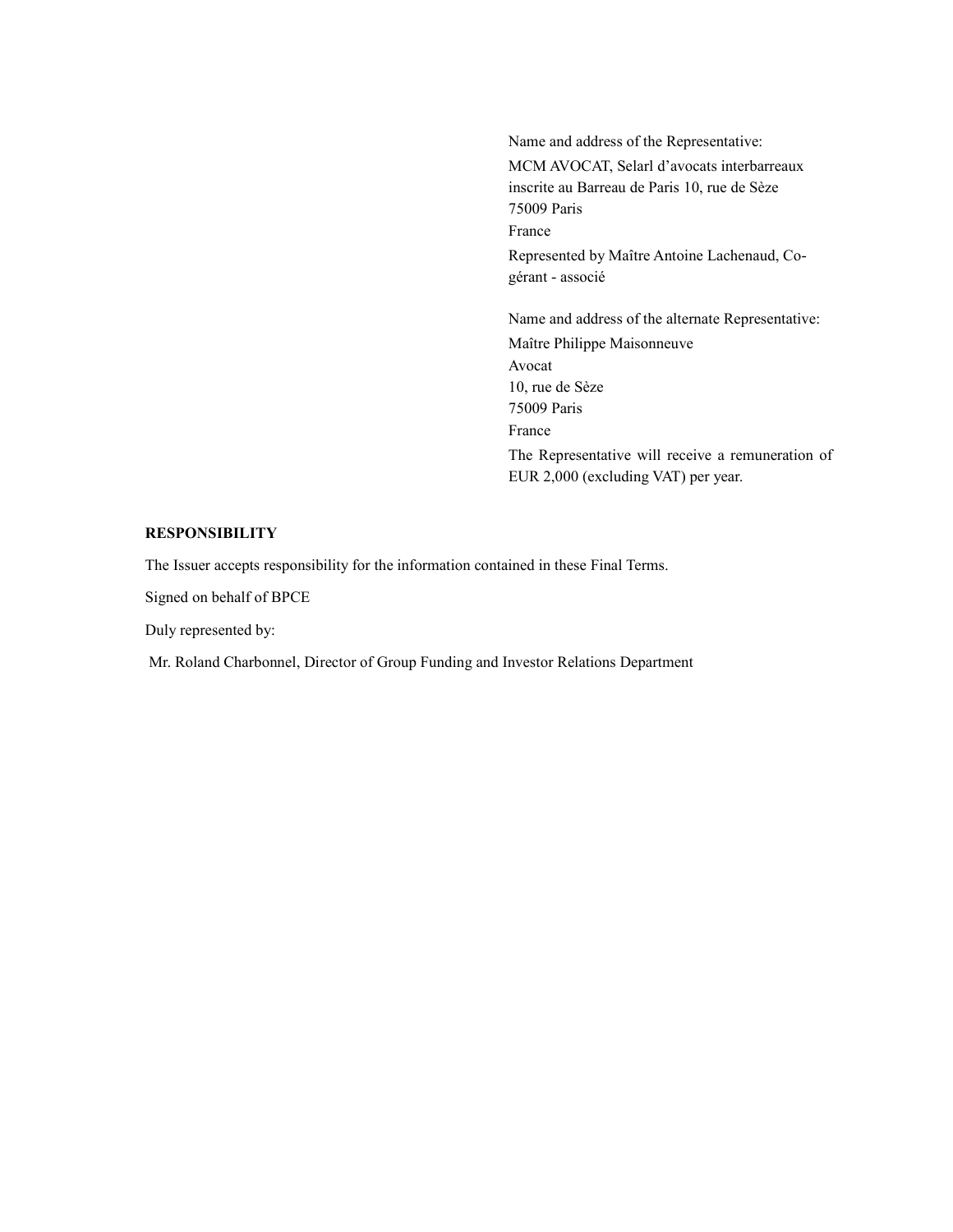### **PART B – OTHER INFORMATION**

## 1 **LISTING AND ADMISSION TO TRADING**

| (i)  | trading:            |    | Listing and Admission to                |    | Application has been made by the Issuer (or on its behalf) for the<br>Notes to be listed and admitted to trading on Euronext Paris with<br>effect from the Issue Date. |
|------|---------------------|----|-----------------------------------------|----|------------------------------------------------------------------------------------------------------------------------------------------------------------------------|
| (ii) | related<br>trading: | to | Estimate of total expenses<br>admission | to | EUR 5,000 (including AMF fees)                                                                                                                                         |

## 2 **RATINGS**

Ratings: The Notes to be issued are expected to be rated: S&P: A S&P is established in the European Union and registered under Regulation (EC) No 1060/2009 as amended.

## 3 **INTERESTS OF NATURAL AND LEGAL PERSONS INVOLVED IN THE ISSUE**

Save as discussed in "Subscription and Sale", so far as the Issuer is aware, no person involved in the offer of the Notes has an interest material to the offer.

#### 4 **YIELD**

Indication of yield: 9.315 per cent per annum

The yield is calculated at the Issue Date on the basis of the Issue Price. It is not an indication of future yield.

## 5 **OPERATIONAL INFORMATION**

| ISIN:                                                                                                                          |                                                     | FR0013341377 |  |  |  |
|--------------------------------------------------------------------------------------------------------------------------------|-----------------------------------------------------|--------------|--|--|--|
|                                                                                                                                | Common Code:                                        | 183361694    |  |  |  |
| Depositaries:                                                                                                                  |                                                     |              |  |  |  |
| (i)                                                                                                                            | Euroclear France to act as<br>Central Depositary:   | Yes          |  |  |  |
| (ii)                                                                                                                           | Common Depositary for<br>Euroclear and Clearstream: | No           |  |  |  |
| Any clearing system(s) other than<br>Euroclear and Clearstream and the<br>relevant identification number(s):<br>Not Applicable |                                                     |              |  |  |  |
| Delivery:                                                                                                                      |                                                     |              |  |  |  |

Delivery free of payment